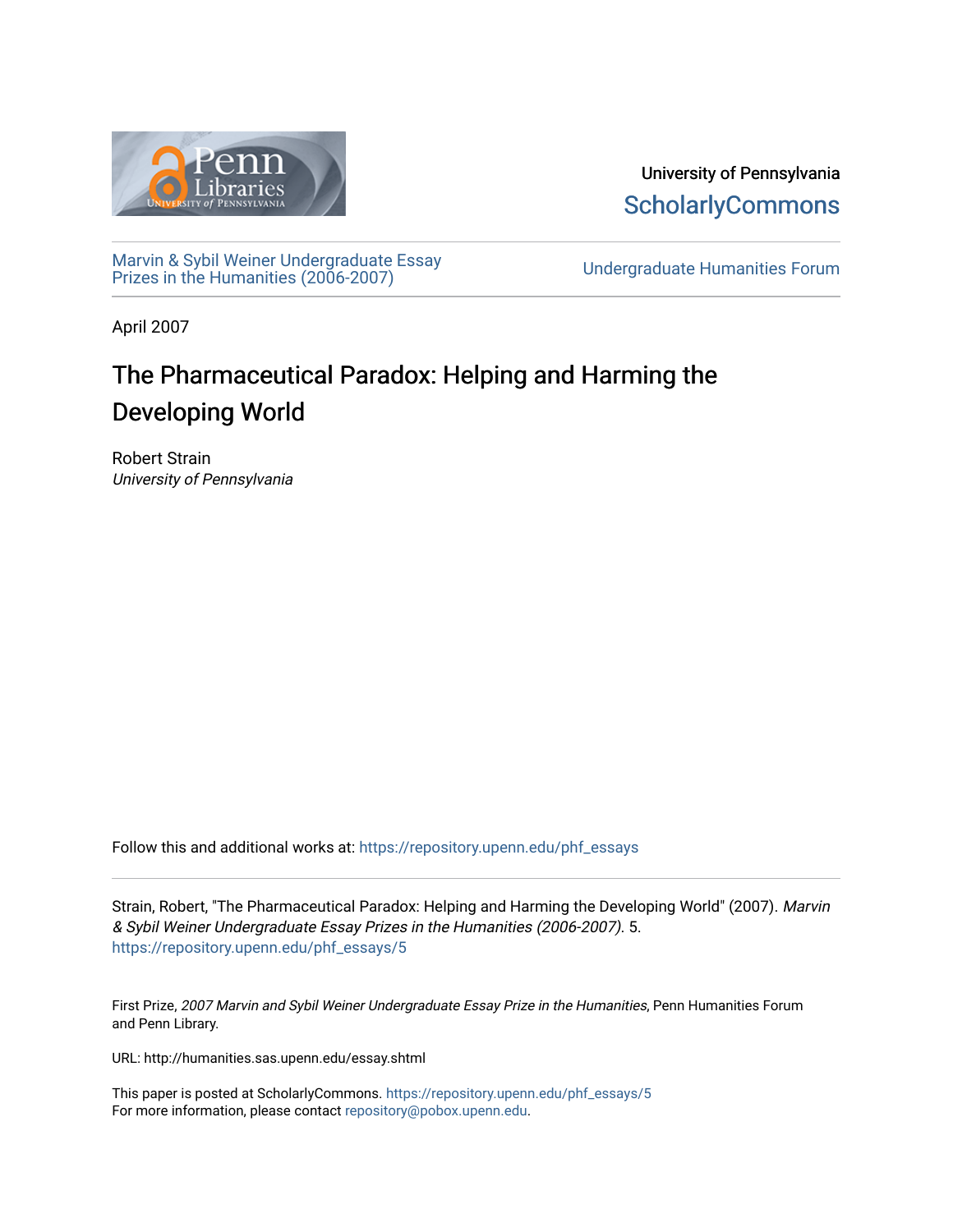### The Pharmaceutical Paradox: Helping and Harming the Developing World

#### **Abstract**

Pharmaceutical companies are in quite a predicament. With the majority of the global disease burden resting on the developing world and the vast majority of wealth residing in industrialized countries, these corporations are caught in a constant struggle between the altruistic inclinations they are expected to espouse and their responsibility to turn a profit. With the international community placing unprecedented emphasis on the universal right to health, the pharmaceutical industry has become a central facet of humanitarian work. In recent years, wealthy governments have funneled vast sums of money toward treating the world's poor and the United Nations has allocated four of its eight Millennium Development Goals to specifically address health concerns. A passing glance at the issues most plaguing the world today will easily explain this new focus: one billion people worldwide lack access to clean water, eleven million die every year from infectious diseases, and the World Health Organization (WHO) now estimates the number of AIDS-related deaths to exceed three million annually. These tragedies produce ripple effects that can be felt throughout the inflicted nations and, because of our globalized society, throughout the world. We live amidst a global health crisis of the highest degree - one that simply cannot be addressed without the active participation of the pharmaceutical industry.

#### **Comments**

First Prize, 2007 Marvin and Sybil Weiner Undergraduate Essay Prize in the Humanities, Penn Humanities Forum and Penn Library.

URL: http://humanities.sas.upenn.edu/essay.shtml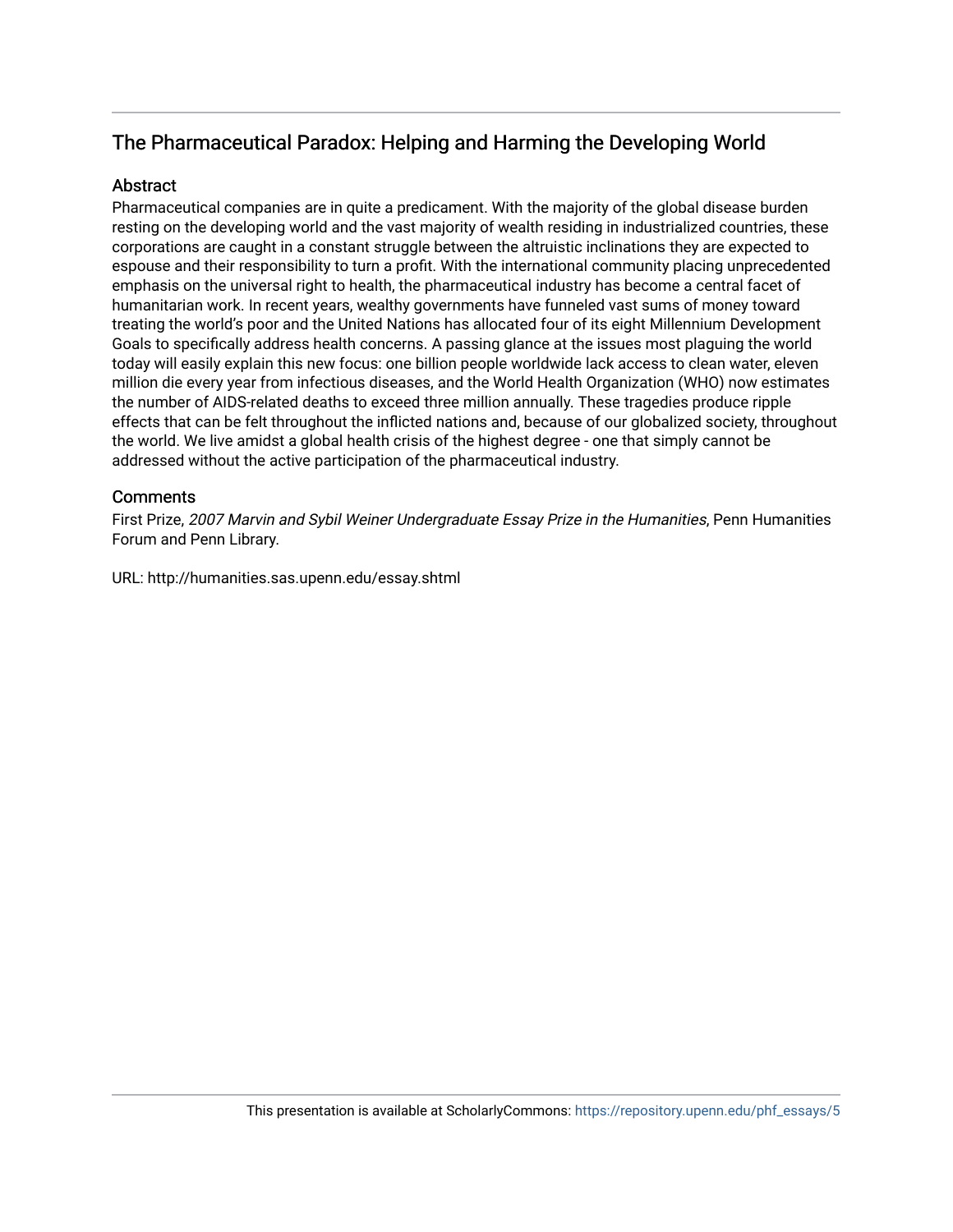# The Pharmaceutical Paradox Helping and Harming the Developing World

*by* Robert Strain College, Political Science, Class of 2008

First Prize

2007 Marvin and Sybil Weiner Undergraduate Essay Prize in the Humanities Penn Library and Penn Humanities Forum

University of Pennsylvania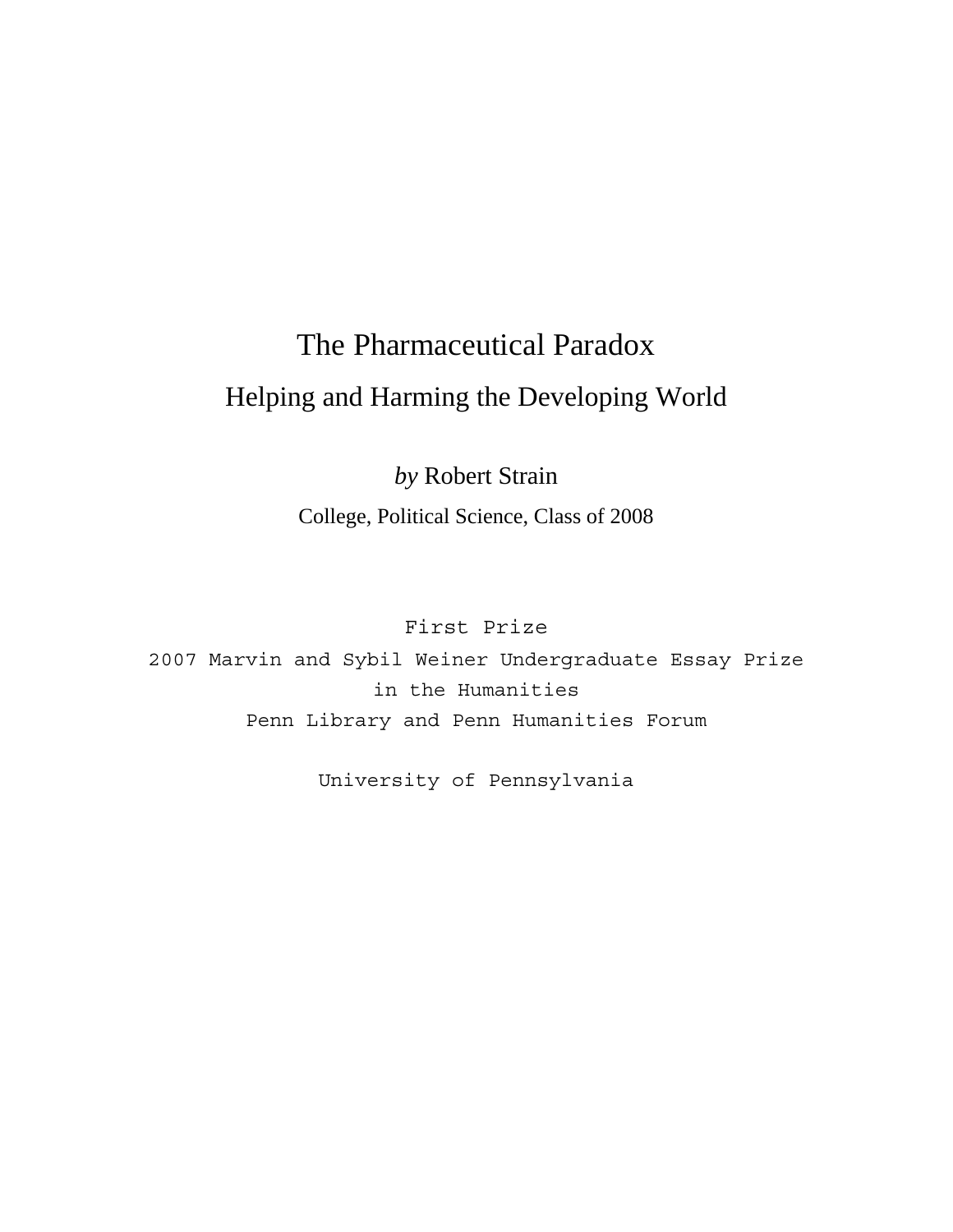Pharmaceutical companies are in quite a predicament. With the majority of the global disease burden resting on the developing world and the vast majority of wealth residing in industrialized countries, these corporations are caught in a constant struggle between the altruistic inclinations they are expected to espouse and their responsibility to turn a profit. With the international community placing unprecedented emphasis on the

universal right to health, the pharmaceutical industry has become a central facet of humanitarian work. In recent years, wealthy governments have funneled vast sums of money toward treating the world's poor and the United Nations has allocated four of its eight Millennium Development Goals to specifically address health concerns.<sup>[1](#page-3-0)</sup> A passing glance at the issues most plaguing the world today will easily explain this new focus: one billion people worldwide lack access to clean water, $2$  eleven million die every year from infectious diseases, $3$  and the World Health Organization (WHO) now estimates the

number of AIDS-related deaths to exceed three million annually.<sup>[4](#page-3-3)</sup> These tragedies produce ripple effects that can be felt throughout the inflicted nations and, because of our

globalized society, throughout the world. We live amidst a global health crisis of the

highest degree—one that simply cannot be addressed without the active participation of

#### the pharmaceutical industry.

 But what should we realistically expect from these seeming hybrids of humanitarian actors and corporate entrepreneurs? Certainly we can acknowledge that the products they market are unlike most other commodities. Lifesaving medicines clearly deserve different consideration than an MP3 player or state-of-the-art vacuum. Yet, trying to fulfill both a benevolent agenda

<span id="page-3-0"></span><sup>&</sup>lt;sup>1</sup> "About the MDGs: Basics." Millennium Development Goals. The United Nations Development Program. 12 Oct. 2005. <http://www.undp.org/mdg/basics.shtml>

<span id="page-3-1"></span><sup>&</sup>lt;sup>2</sup> Evans, Tony. "A human right to health?"  $\underline{\text{Third World Quarterly}}$ . 23 (2002) 211.<br><sup>3</sup> Beilay, Michael, Buth Mayna and Mohae Smith. "Fetal Side Effects: Medicine I

<span id="page-3-2"></span> $3$  Bailey, Michael, Ruth Mayne and Mohga Smith. "Fatal Side Effects: Medicine Patents under the Microscope." Oxfam Great Britain: London, 2001, 2

<span id="page-3-3"></span><sup>&</sup>lt;sup>4</sup> Dawar, Sandrine. "Trade and Human Rights." Diss. The Fletcher School, Tufts University, 2004, 24.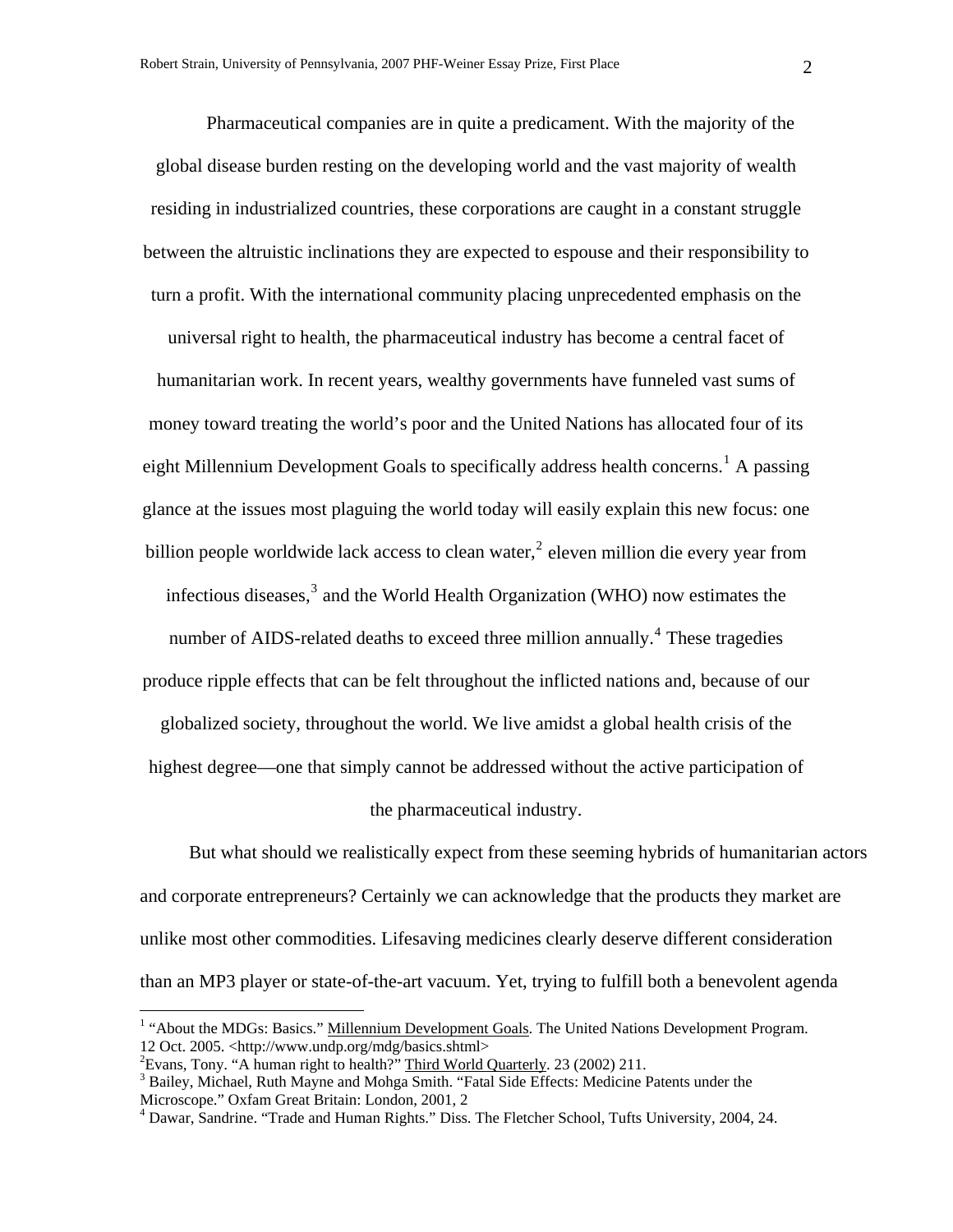while maintaining sustainable profits is problematic. It has caused these corporations to adopt policies that, paradoxically, harm the developing world. This merely underlines the fact that pharmaceutical companies will act first on their commercial interests and not simply on humanitarian impulses. Albeit far from the ideal that many of us hope for, understanding this reality and garnering more appropriate expectations of these businesses is an essential part of making progress in the field global health and humanitarianism more broadly.

#### Patent Protection in the Developing World

 One of the most controversial issues facing the pharmaceutical industry today is that of patent protection on essential medicines.<sup>[5](#page-4-0)</sup> Patents are defined as "monopolies" granted by the State for a specified length of time for the commercial exploitation of a scientific or technological invention," the goal of which is ultimately to spur innovation. $<sup>6</sup>$  $<sup>6</sup>$  $<sup>6</sup>$ </sup> The Pharmaceutical Research and Manufacturers of America (PhRMA), an organization that represents the nation's leading pharmaceutical companies, argues that such patents "protect their huge investments in researching and developing new drugs," without which they would be unable to "recoup their costs and reinvest in other research projects." These R&D costs can add up to hundreds of millions of dollars to produce a single new drug, thus giving pharmaceutical companies a strong stake in seeing their patents protected across the globe. <sup>[8](#page-4-3)</sup> Conveniently for them, the pharmaceutical lobby is an powerful force in Washington. These pharmaceutical corporations have great resources at

 $\overline{a}$ 

<span id="page-4-0"></span><sup>&</sup>lt;sup>5</sup> Tarullo, Daniel. "WTO, Developing Countries, and Regionalism." American Enterprise Institute, Washington. 3 Oct. 2006.

<span id="page-4-1"></span><sup>&</sup>lt;sup>6</sup> Bailey, Michael, Ruth Mayne and Mohga Smith. "Fatal Side Effects: Medicine Patents under the Microscope." Oxfam Great Britain: London, 2001, 9.

<span id="page-4-2"></span><sup>&</sup>lt;sup>7</sup> "Intellectual Property." PhRMA. 20 Dec. 2006.

<sup>&</sup>lt;http://www.phrma.org/index.php?option=com\_content&task=view&id=123&Itemid=109&cat=Intellectua l+Property>

<span id="page-4-3"></span><sup>&</sup>lt;sup>8</sup> Grabowski, Henry. "Patents, and New Product Development in the Pharmaceutical and Biotechnology Industries." July 2002. Duke University. 25 Sept. 2006, 4.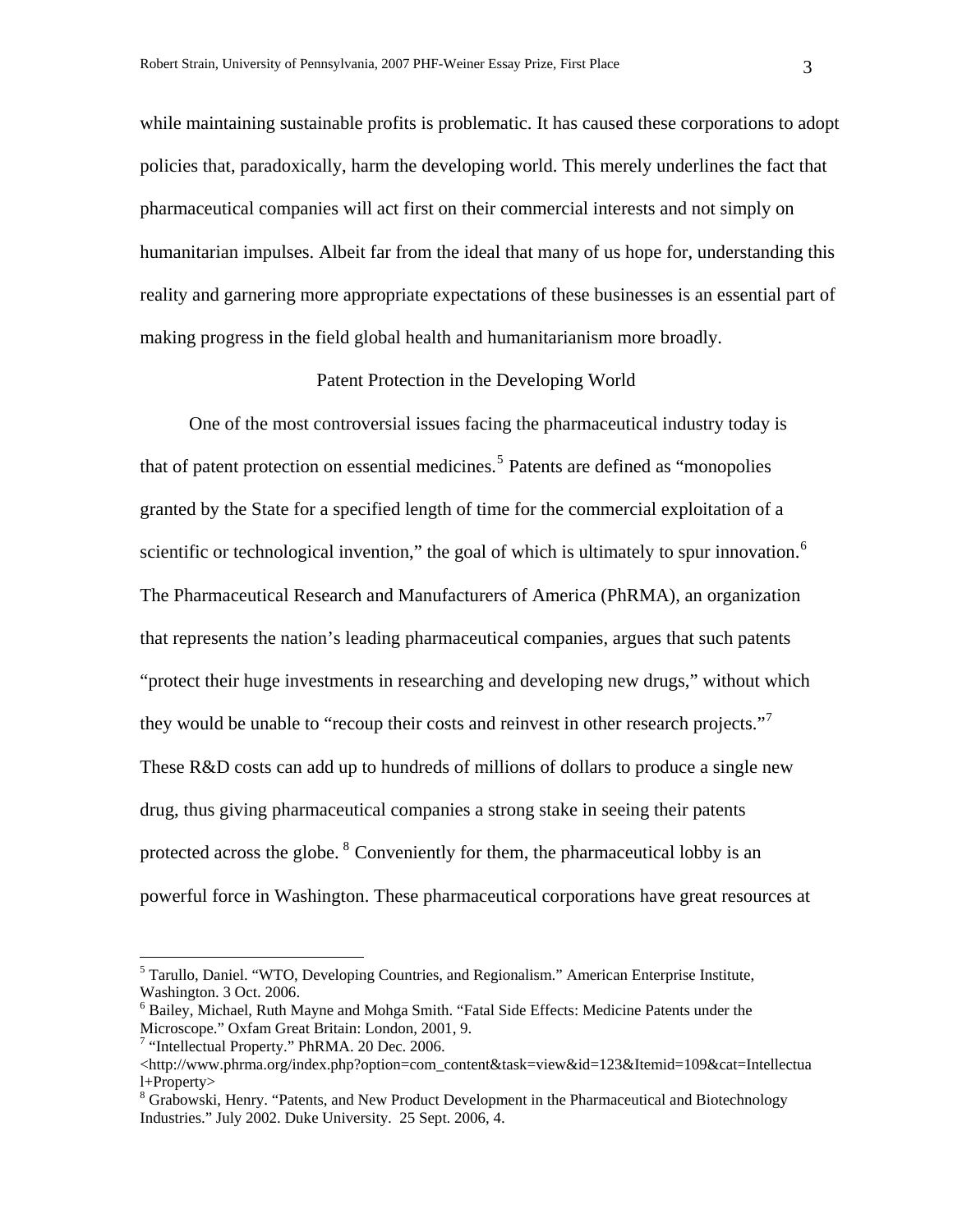their disposal and they know how to use them effectively. GlaxoSmithKline alone brings in \$27.2 billion dollars a year, giving it significant pull amongst policymakers.  $9 \text{ In } 2001$  $9 \text{ In } 2001$ , the pharmaceutical industry had 625 registered lobbyists in DC and a combined lobbying and campaign budget of \$197 million from 1999-2000. <sup>[10](#page-5-1)</sup> Pfizer's marketing department alone is larger than the entirety of the World Health Organization.<sup>[11](#page-5-2)</sup> With an industry holding such wealth and power, one would correctly expect policies to be shaped to its benefit.

 The inclusion of intellectual property in the World Trade Organization's agenda is directly traceable to the efforts of two powerful U.S. companies, one of which was Pfizer.<sup>[12](#page-5-3)</sup> With great pressure from the pharmaceutical lobby, the United States backed the signing of the Agreement on Trade-Related Aspects of Intellectual Property Rights (TRIPS). The agreement established a minimum standard for patent protection that was to be reflected in the domestic laws of all WTO members. In terms of medicinal patents, the TRIPS Agreement allows inventors to hold the sole rights to the product or process for a minimum of twenty years—a coup for the U.S. pharmaceutical industry. Economists estimated that the implementation of the "TRIPS agreement was… expected to bring between \$2.1 and \$14.4 billion in additional profits to pharmaceutical companies in developed countries."<sup>[13](#page-5-4)</sup> While the benefits of the agreement for these corporations are clear, the repercussions on the developing world are starkly different.

 Basic economic principles dictate that creating a monopoly for a product allows the corporation to charge a higher price seeing as there are no cheaper alternatives

 $\overline{a}$ 

<span id="page-5-3"></span><span id="page-5-2"></span><span id="page-5-1"></span><sup>11</sup> Thomas, Caroline. "Trade policy and the politics of access to drugs." Third World Quarterly. 23 (2002): 257. <sup>12</sup> Heywood, Mark. "Drug access, patents and global health: 'chaffed and waxed sufficient." Third World Quarterly. 23 (2002): 224.<br><sup>13</sup> Dawar, 18.

 $<sup>9</sup>$  Bailey, 12.</sup>

<span id="page-5-0"></span> $10$  Dawar, 17.

<span id="page-5-4"></span>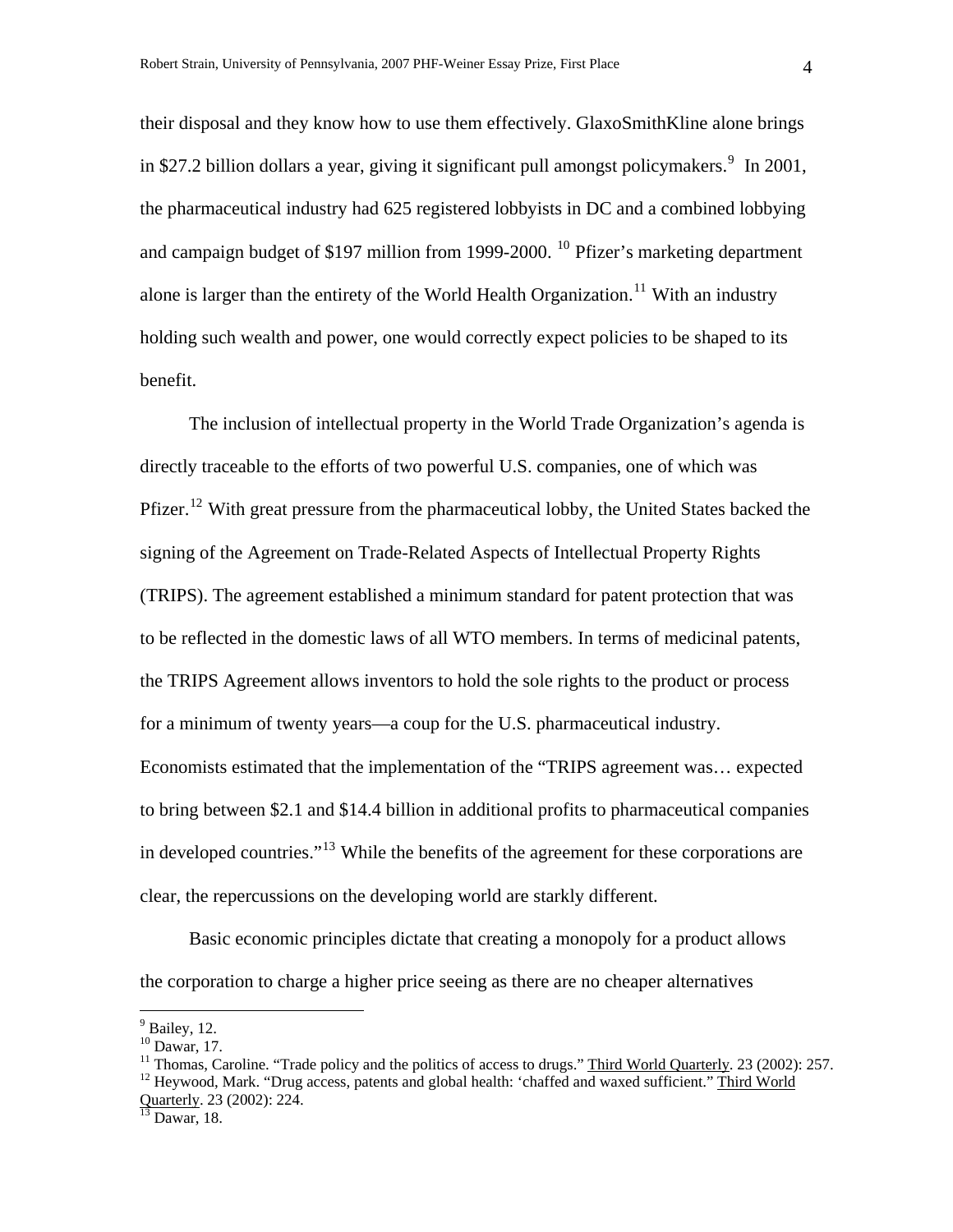available. The "rule-of-fives" theory for drug prices "indicates that the lowest prices generally are achieved only when there are five therapeutic alternatives or five competing producers."<sup>[14](#page-6-0)</sup> The difference in price between the original, patented drug and the generic versions is enormous. For a hundred units of Ciprofloxacin, a drug that treats multiresistant tuberculosis, Bayer will charge somewhere between \$169 and \$549. The generic version from India is sold for  $$10<sup>15</sup>$  $$10<sup>15</sup>$  $$10<sup>15</sup>$  Even when drug companies reduce their prices in impoverished countries, the generic versions are still significantly cheaper. A combination of AZT and 3TC, both used to treat HIV/AIDS, is sold for \$18 a day in the United States. GlaxoSmithKline reduces that price to \$7 a day in Uganda. Still, the same drug, produced in Brazil, is marketed for a mere  $$1.50<sup>16</sup>$  $$1.50<sup>16</sup>$  $$1.50<sup>16</sup>$  This price disparity translates to the difference between life and death for millions of people.

 While an undoubtedly complicated issue, the reality is that many of these essential drugs are simply too expensive for the majority of the developing world. Per capita health expenditures amount to barely \$3 in Burundi and only \$5 in Nepal.<sup>[17](#page-6-3)</sup> A total of 61 countries have public drug expenditures of less than \$10 per capita.<sup>[18](#page-6-4)</sup> Compare that to the several thousand dollars that one-year's worth of tri-therapy HIV medicine can cost. Households, burdened by a poverty that is only intensified by disease, are even less likely to be able to pay for more expensive drugs. Because of the low government expenditures on health care in developing countries, poor citizens are already forced to take on a much larger proportion of these costs personally. For example, 85% of healthcare costs in India

 $\overline{a}$ 

<span id="page-6-0"></span><sup>&</sup>lt;sup>14</sup> "More Equitable Pricing for Essential Drugs: What Do We Mean and What Are the Issues?" The World Health Organization. Geneva: WHO, 2001. 16 Oct. 2006, 17.

<span id="page-6-1"></span><sup>&</sup>lt;sup>15</sup> Bailey, 17.

<span id="page-6-2"></span> $16$  Ibid.

<span id="page-6-3"></span><sup>17</sup> Dawar, 25.

<span id="page-6-4"></span> $18$  Bailey, 5.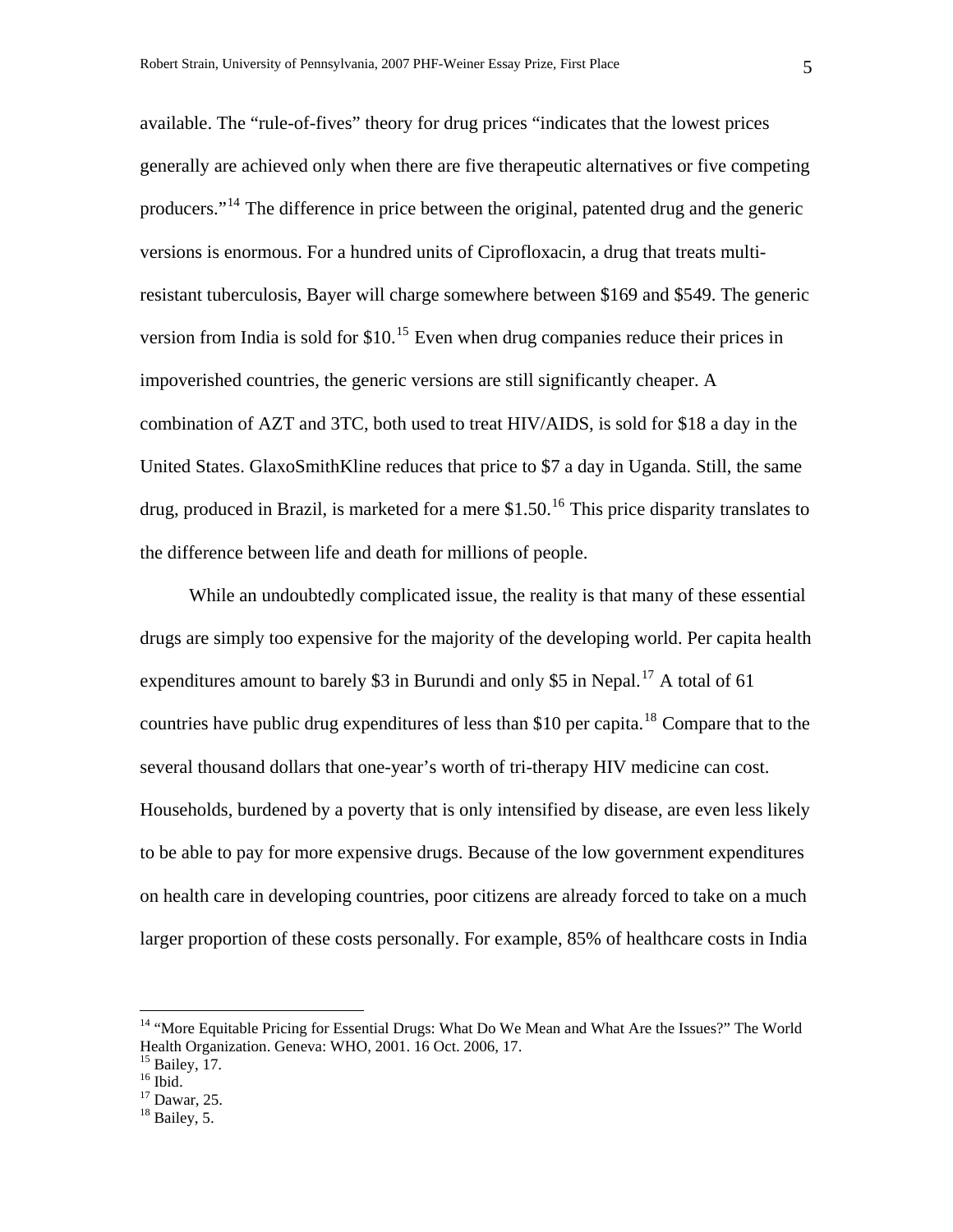come out of the patients' own pockets.<sup>[19](#page-7-0)</sup> Oxfam International conducted a survey that showed three-quarters of poor urban households in Kampala, Uganda cut spending on food to pay for medicine.<sup>[20](#page-7-1)</sup> This problem is enormous, and though not solving it entirely, generic manufacturers do provide essential medicines to demographics that are widely excluded by the high prices of Western drug makers.

 At the 2001 Doha ministerial meeting, after great controversy over the original TRIPS Agreement and its effect on developing nations, WTO members signed the Declaration on the TRIPS Agreement and Public Health. It stated that the TRIPS Agreement "should not prevent Members from taking measures to protect public health... [and] to promote access to medicines for all."<sup>[21](#page-7-2)</sup> The TRIPS Agreement allows governments to refuse "to issue a patent for an invention if its commercial exploitation is prohibited for reasons of public order or morality."<sup>[22](#page-7-3)</sup> These added flexibilities are a significant step toward allowing countries to address urgent national emergencies. However, the pharmaceutical industry continues to heavily lobby the U.S. government, which, in turn, simply seeks the more stringent patent protection in its bilateral trade agreements while threatening sanctions on developing countries who refuse to enforce these intellectual property laws. The issue of access to essential medicines in poor nations is incredibly complex and the product of many factors—extreme poverty, corruption, and poor infrastructure to name a few. However, high prices spawned from monopolistic patent policies are one important facet of the issue. As long as pharmaceutical

 $19$  More, 9.

<span id="page-7-1"></span><span id="page-7-0"></span><sup>20</sup> Bailey, 14.

<span id="page-7-3"></span><span id="page-7-2"></span><sup>&</sup>lt;sup>21</sup> "Intellectual Property: Protection and Enforcement." WTO.org. The World Trade Organization. 14 Oct. 2006. <http://www.wto.org/english/thewto\_e/whatis\_e/tif\_e/agrm7\_e.htm> 22 Ibid.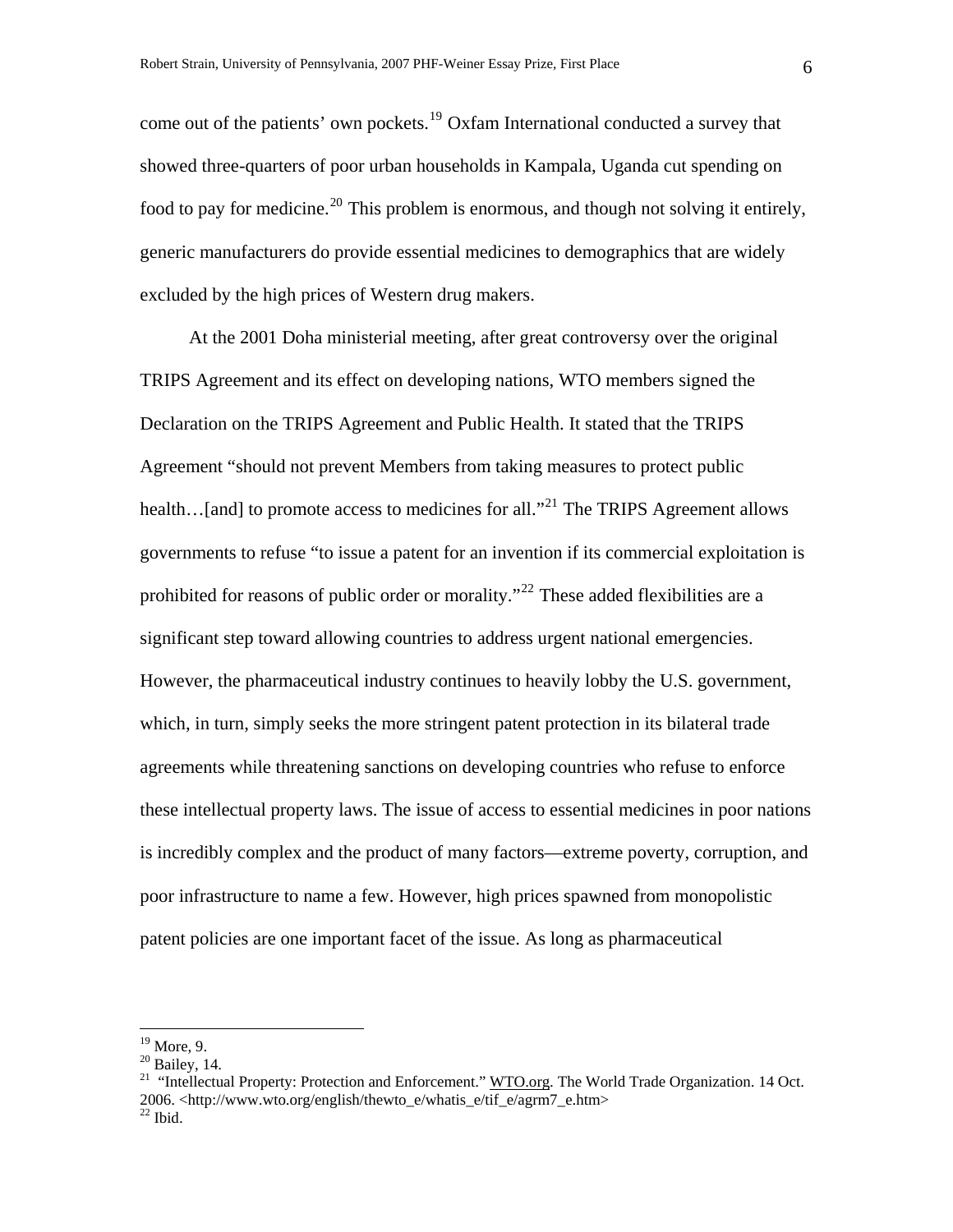corporations continue to endorse and fight for these policies, they will effectively negate much of the good work they currently do in the developing world.

#### Slanted Research and Development

 When trying to assess the priorities of Western pharmaceutical companies, it is wise to first survey the medicines they have developed over the years. A cursory look will show a notable dearth in research for the diseases that primarily target poor populations. Only "ten percent of health research targets the illnesses that make up 90 percent of the global disease burden. A miserly 0.2 percent of research efforts are directed to diarrhea, pneumonia and TB, which cause 18 percent of all illness."<sup>[23](#page-8-0)</sup> Less than 0.5 of global drug development is directed to malaria research.<sup>[24](#page-8-1)</sup> Only eight of the 1,233 drugs licensed by the U.S. Food and Drug Administration from 1975 to 1997 were developed specifically for tropical diseases in humans.<sup>[25](#page-8-2)</sup> PhRMA argues that global patent protection is necessary to promote future R&D, but it is overtly clear that this future R&D is unlikely to reflect the diseases that plague the populations that most need cheaper, generic drugs in the first place.

 It is entirely logical for pharmaceutical companies to devote a relatively small percent of their resources to developing treatments for "poor people diseases." Were they to discover an effective new drug, there would still be no market for the medicine despite the millions it could save. The populations that most need these drugs simply cannot afford to pay the prices that would produce a viable incentive to incur steep R&D costs. Even for diseases that affect the wealthy and impoverished alike, it is not

<span id="page-8-0"></span> $^{23}$  Bailey, 5.

<span id="page-8-1"></span><sup>&</sup>lt;sup>24</sup> Lanjouw, Jean. "Drug Patents: Taking the Poorest Out of the Fight." 28 Dec. 2003. ARE Department,

<span id="page-8-2"></span>U.C. Berkeley. 17 Oct. 2006 <http://are.berkeley.edu/~lanjouw/milken.pdf <sup>25</sup> Ibid.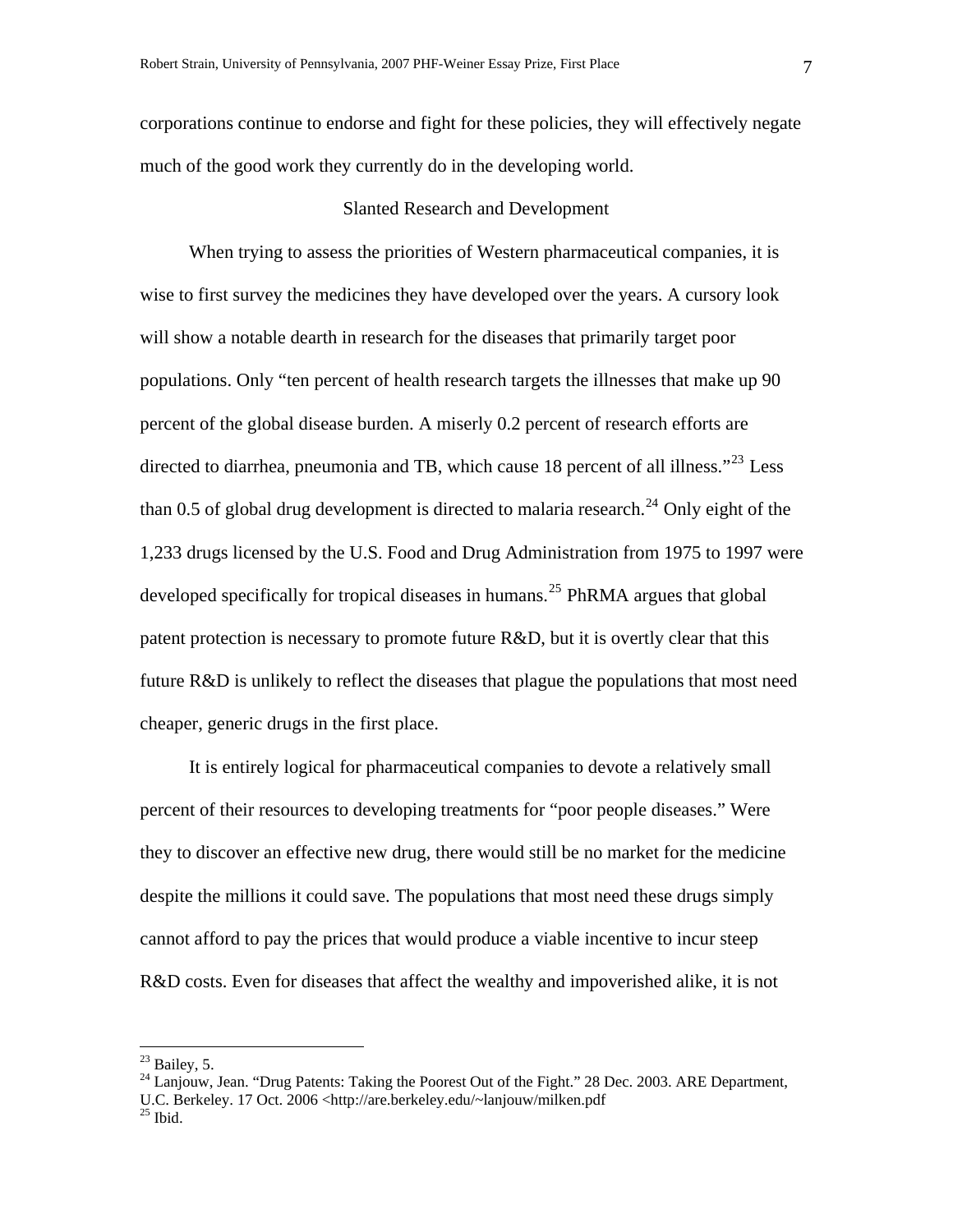the poor that are enticing pharmaceutical corporations to develop new treatments. For instance, countries with a cumulative fifty-percent of the world's population "contribute less than two percent to spending on cardiovascular drugs."<sup>[26](#page-9-0)</sup> As our world becomes increasingly smaller and integrated through globalization, large multinational corporations such as Merck and Roche are forced to reevaluate the way they do business and direct their resources. Their products are introduced into previously untapped markets, but is that really enough to alter the allocation of funds for research and development? As of now, it appears as though pure market forces are overriding humanitarian impulses.

#### Refocusing Responsibility

 When allocating blame for issues as complex as a global health crisis, billion dollar corporations make for easy targets. Recent Hollywood productions, like *The Constant Gardner*, depict the pharmaceutical industry as willing to sacrifice anything in order to reap a profit. But is focusing so much critical attention on the practices of pharmaceutical companies really productive? Certainly their role in developing lifesaving drugs places them in a separate category that deserves careful scrutiny, but are our expectations of these companies unrealistic or even unfair? Pharmaceutical corporations survive off commercial success and, like any business, they will logically promote policies that can help foster this success. In this case, that may equate to supporting strict patent protection in developing countries or aligning R&D to target more profitable drugs like Prozac or Viagra. When looked at through this paradigm, the question is not why pharmaceutical companies do not support more humanitarian work. Instead, we must ask ourselves, what motivates them to do any at all? The cynic might argue that it provides

<span id="page-9-0"></span><sup>&</sup>lt;sup>26</sup> Lanjouw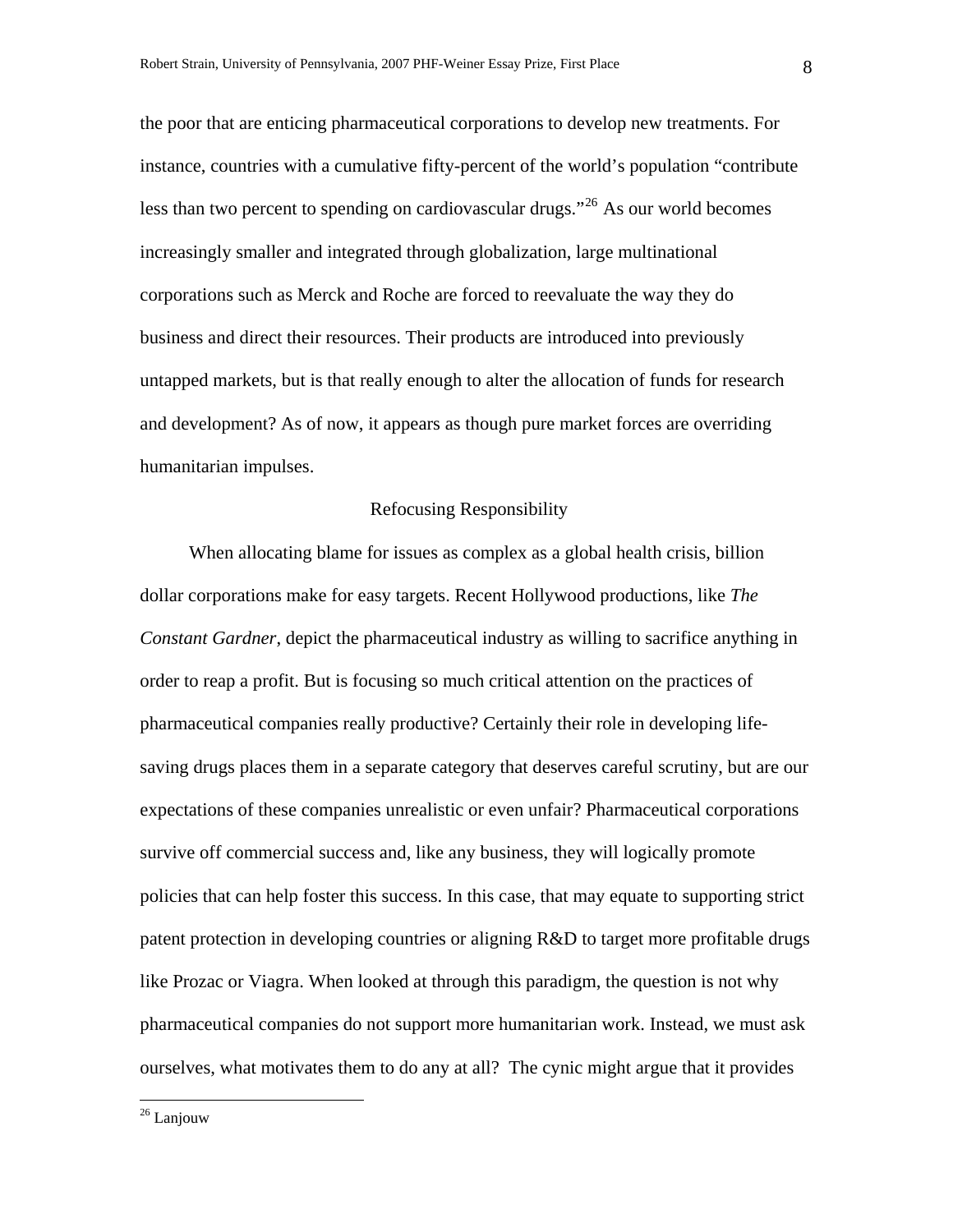an agreeable public image for marketing purposes. While this is certainly true, I would argue that it also signals the industry's acknowledgment of its critical role in battling the global health crisis and its inherent humanitarian obligations.

 I, by no means, hope to excuse pharmaceutical corporations, or any corporations for that matter, from social and ethical accountability. As an undeniable force that permeates health, politics and development, they should be openly chastised when they endorse harmful policies or partake in ethically hazy practices. I only fear that placing so much attention and responsibility on this industry will result in little progress besides assigning an effective scapegoat. If we accept that pharmaceutical companies will act first and foremost in the interest of their businesses, then we can move on to develop new strategies to curb the possible ramifications this will have on treating the world's poor. For example, if the pharmaceutical lobby will fight for patents on essential medicines in developing countries, how can we keep this influence from denying affordable medicine to the millions dying of treatable disease? The WTO's changes to the TRIPS Agreement to better account for public health concerns prove that nations can, in fact, come together to seek a fairer solution. Yes, the pharmaceutical industry is powerful, but it is ultimately the United States government that is responsible for enacting policies that demand this strict patent protection. When addressing the issue of affordable drugs, we must look to the state and our nation's leaders to act justly and promote health throughout the globe, even if it means denying the pharmaceutical lobby.

While pharmaceutical companies will most likely continue to focus their R&D on profitable treatments, we must be creative in addressing the severe lack of research into diseases plaguing the poor. Wealthy governments should provide greater funds to specifically research infectious diseases and deadly epidemics such as HIV/AIDS and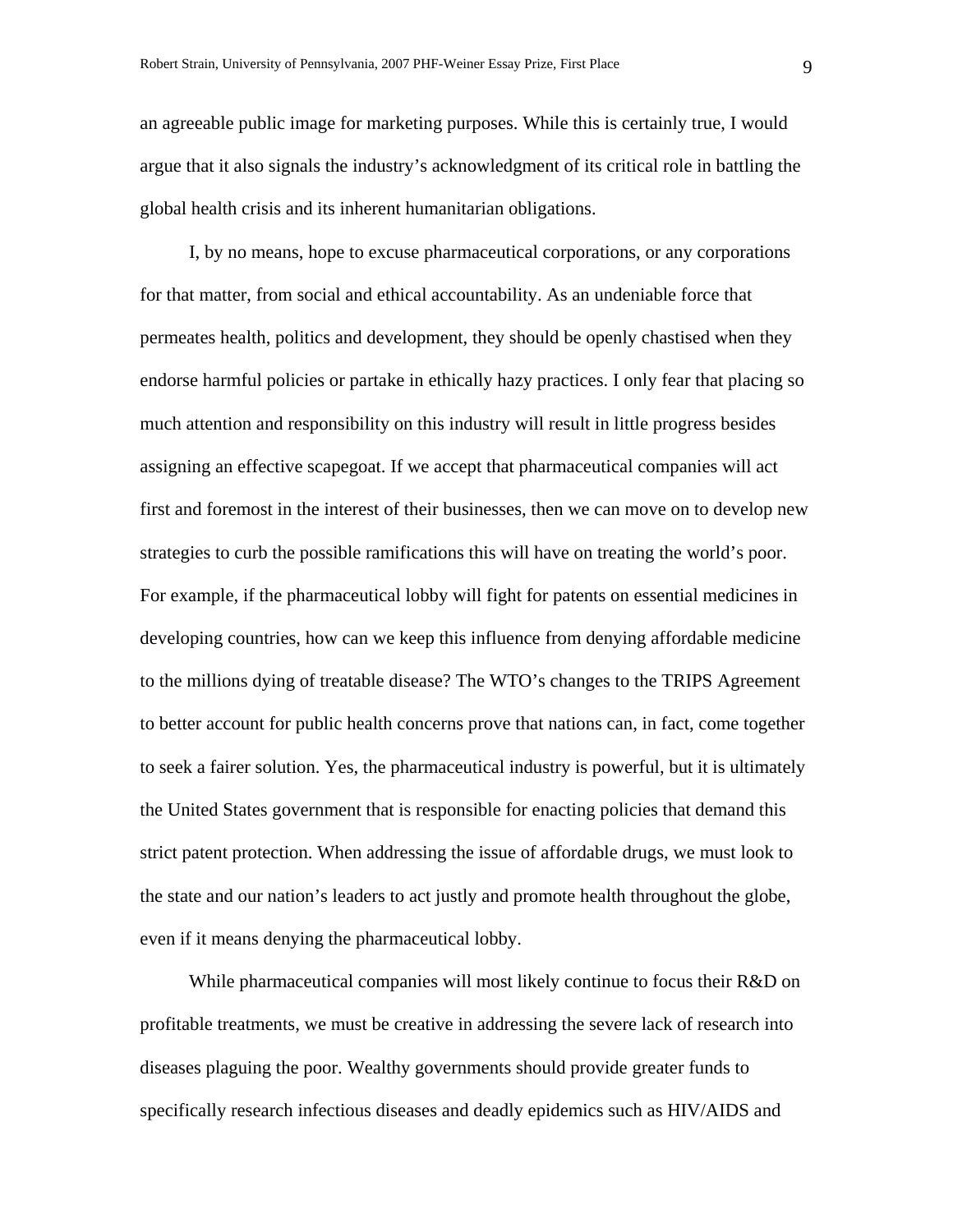tuberculosis. Perhaps a separate fund should be established to focus on these particular illnesses or such an entity could also be linked to an agency such as the World Health Organization. New actors following different models also show great promise in tackling these issues. One World Health, the first non-profit pharmaceutical company in the United States, seeks out drugs that have been "developed by industry that could be targeted at devastating illnesses in impoverished countries."<sup>[27](#page-11-0)</sup> The pharmaceutical industry, in its early stages of research, finds a number of positive leads that could develop into potential drugs. However, these drugs are often shelved due to lack of commercial prospects. One World Health identifies these drug leads, secures the intellectual property, and then fully develops the drug, seeing it through the clinical trials and regulatory approval phases. Afterwards, it partners with a manufacturing company to cheaply produce the drug and later with national health ministries and NGOs to secure its distribution.<sup>[28](#page-11-1)</sup> Certainly, One World Health's non-profit model has its own limitations and is unlikely to become the norm for pharmaceutical companies. However, it is a perfect example of why we must understand how the pharmaceutical industry operates so that other actors with different incentives can better harness its work for humanitarian purposes.

 The dire reality of the global health situation has dragged pharmaceutical corporations into the humanitarian realm and forced us to reevaluate our view of the industry. In a globalized society where the troubles of one region can so easily affect the populations of another, the health crises of the developing world are truly disastrous for

 $\overline{a}$ 

<span id="page-11-0"></span> $27$  Corcoran, Elizabeth. "The Irony of Large Numbers." Forbes. 9 Oct. 2006.  $\langle$ http://www.forbes.com/technology/2006/10/08/benetech-philanthropy-fruchterman-techcz\_ec\_1009valleyletter.html>

<span id="page-11-1"></span><sup>&</sup>lt;sup>28</sup> "Extraordinary Opportunities, Inspired Solutions." Institute for One World Health. 31 Oct. 2006. <www.oneworldhealth.org>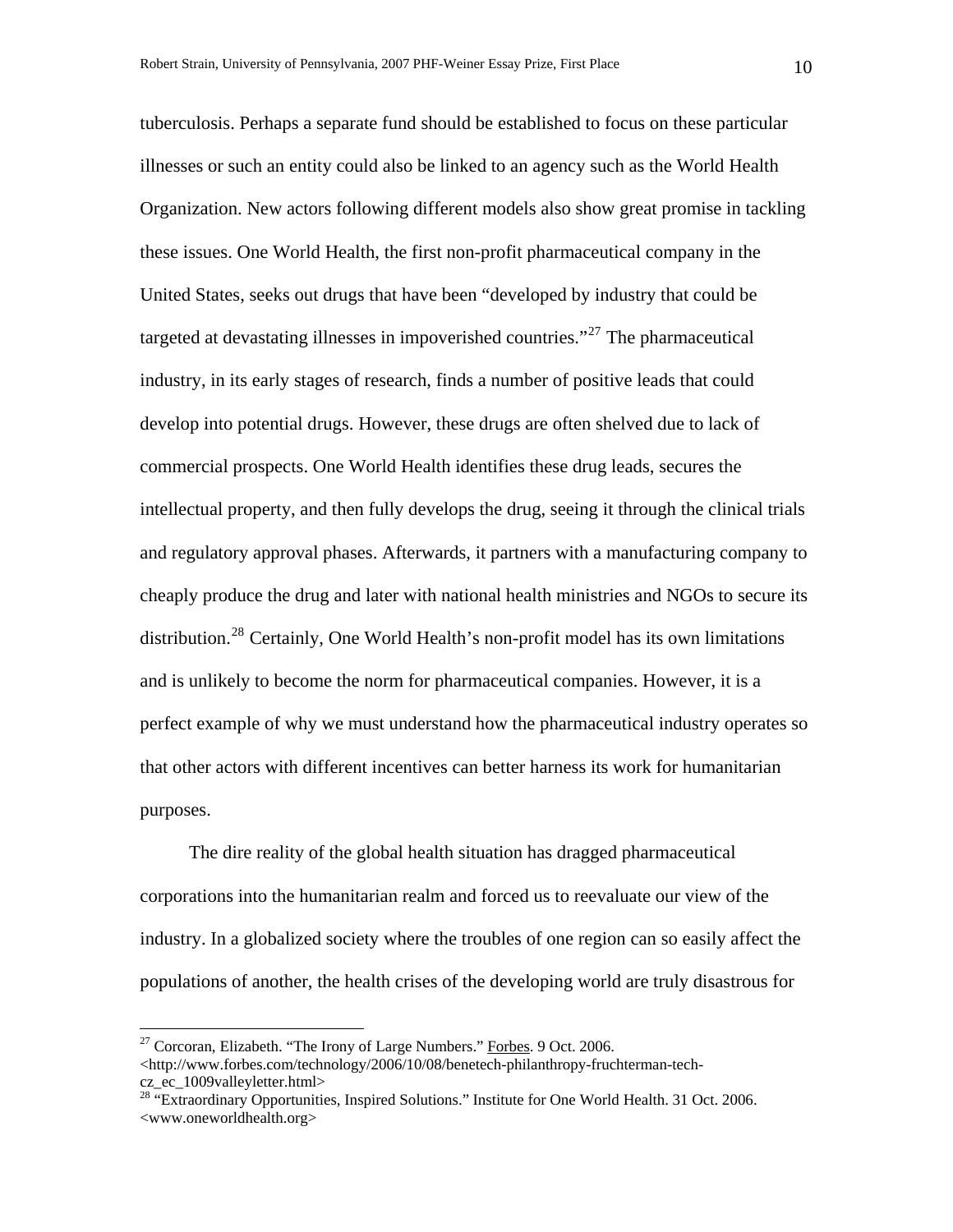all. As the pioneers in medical innovation, pharmaceutical companies are not only faced with corporate responsibility but should also see themselves in terms of social responsibility. Unfortunately, however, we are confronted with the certainty that they will often fall short of the ethical standard with which we measure them. We must acknowledge the truth that these companies will and must operate first as businesses. While we should certainly encourage practices such as lowering prices in poor regions and sponsoring drug donation programs, but we must look to governments, multilateral institutions and other innovative non-governmental actors to pick up where the industry fails.

 The actions of many pharmaceutical companies are seemingly paradoxical working to save lives in the developing world while perpetuating policies that harm these very countries. The contradiction becomes much more understandable after readjusting one's expectations of these corporations as humanitarian actors. To assume that they should act purely benevolently is both naïve as well as counterproductive. To make any progress in battling the countless health crises that plague the world today, we must first acknowledge the actors involved, understand the roles they can reasonably play, and then focus on how they must interact with each other to best address some of the gravest threats facing society. This alone is not the grand solution that so many seek, but it is an essential beginning to one. A better, more realistic understanding of the pharmaceutical industry may, in fact, prove to be the most essential medicine of all.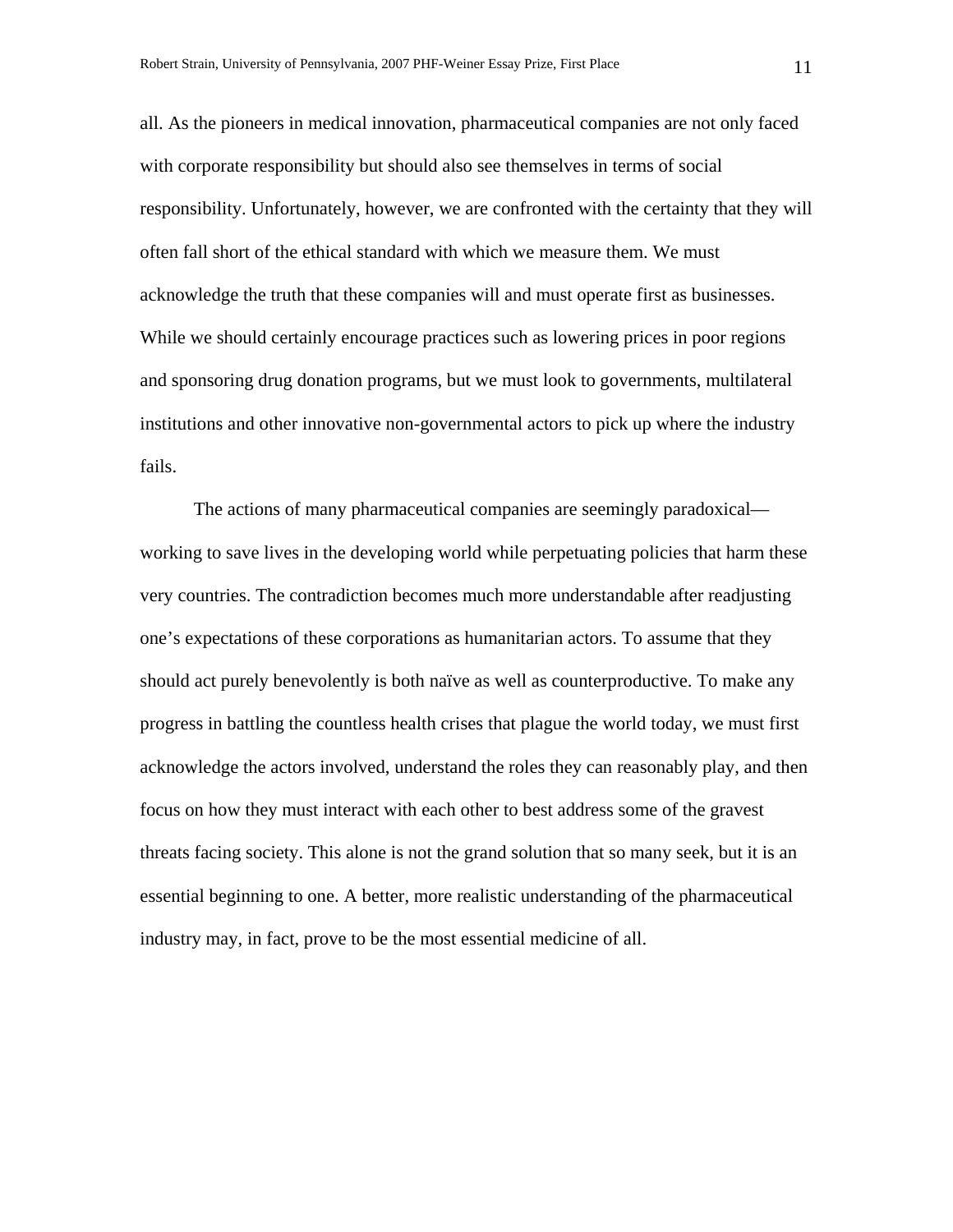#### Bibliography

- "About the MDGs: Basics." Millennium Development Goals. The United Nations Development Program. 12 Oct. 2005. <http://www.undp.org/mdg/basics.shtml>
- Attaran, Amir and Lee Gillespie-White. "Do Patents for Antiretroviral Drugs Constrain Access to AIDS Treatment in Africa?" Journal of the American Medical Association 286 (2001): 1886-1892.
- Bailey, Michael, Ruth Mayne and Mohga Smith. "Fatal Side Effects: Medicine Patents under the Microscope." Oxfam Great Britain: London, 2001.

Bate, Roger. Personal Interview. 25 Oct. 2006.

- Bate, Roger and Richard Tren. "The WTO and Access to Essential Medicines: Recent Agreements, New Assignments." Health Policy Outlook. Washington: American Enterprise Institute, 16 Feb 2006.
- Cooper, Helen. "US Drops WTO Claim Against Brazilian Patent Law." Wall Street Journal. 26 June 2001: B7
- Corcoran, Elizabeth. "The Irony of Large Numbers." Forbes. 9 Oct. 2006. <http://www.forbes.com/technology/2006/10/08/benetech-philanthropyfruchterman-tech-cz\_ec\_1009valleyletter.html>
- Dawar, Sandrine. "Trade and Human Rights." Diss. The Fletcher School, Tufts University, 2004.
- Drezner, Daniel. "WTO, Developing Countries, and Regionalism." American Enterprise Institute, Washington. 3 Oct. 2006.
- Evans, Tony. "A human right to health?" Third World Quarterly. 23 (2002) 197-215.
- "Extraordinary Opportunities, Inspired Solutions." Institute for One World Health. 31 Oct. 2006. <www.oneworldhealth.org>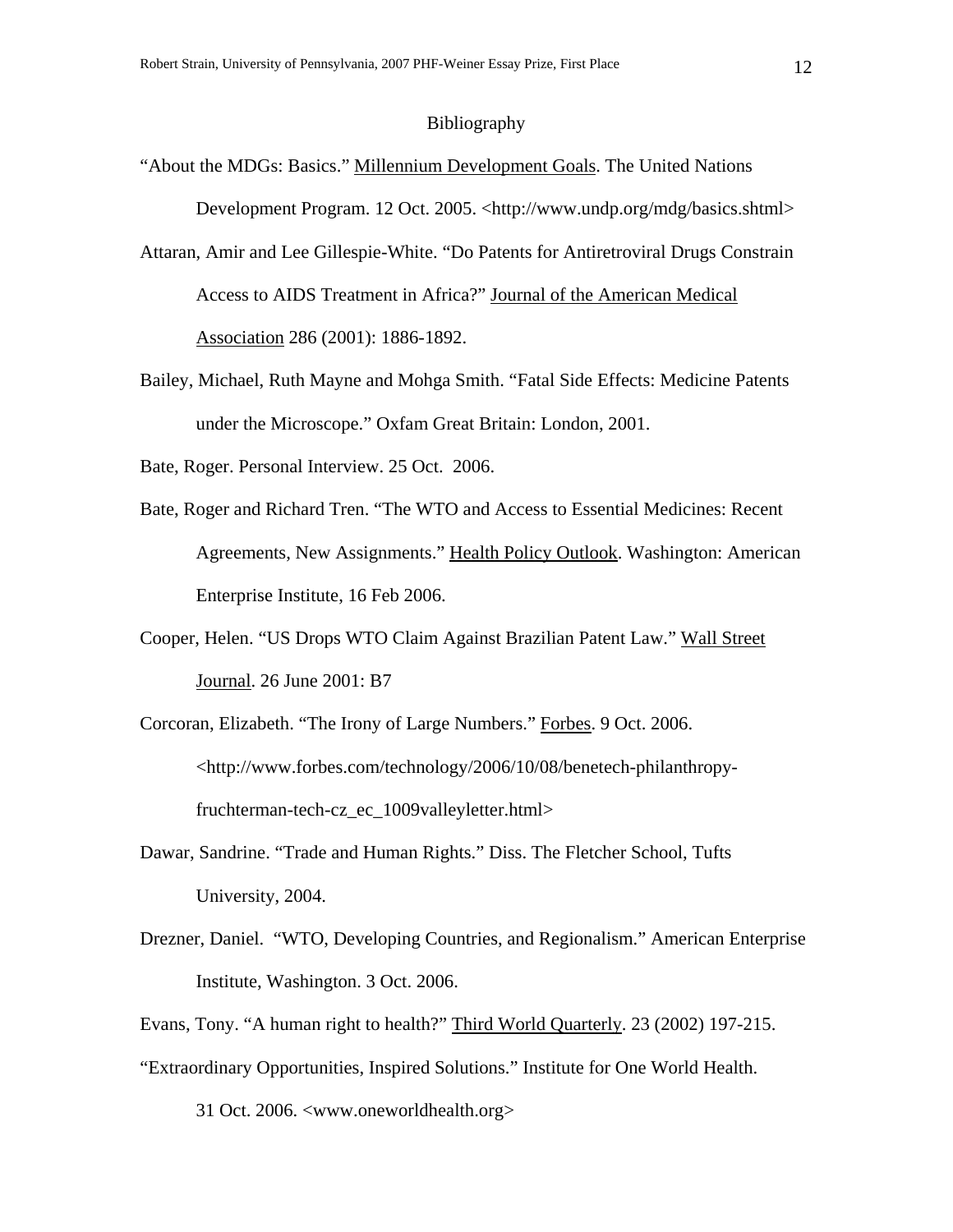- Gillespie-White, Lee. "Access to HIV/AIDS Pharmaceuticals and the Issue of Rights." American Enterprise Institute, Washington. 18 Nov. 2002.
- "Global Partnerships: Humanitarian Programs of the Pharmaceutical Industry in Developing Nations." Pharmaceutical Researchers and Manufacturers of America. Nov. 2004.
- Grabowski, Henry. "Patents, and New Product Development in the Pharmaceutical and Biotechnology Industries." July 2002. Duke University. 25 Sept. 2006. <http://www.econ.duke.edu/Papers/Other/Grabowski/Patents.pdf>
- Griesgraber, Jo Marie. Personal Interview. 4 Oct. 2006.
- Harris, Gardiner. "Adverse reaction: AIDS Gaffes in Africa Come Back to Haunt Drug Industry at Home." Wall Street Journal. 23 April 2001: A1
- Heywood, Mark. "Drug access, patents and global health: 'chaffed and waxed sufficient." Third World Quarterly. 23 (2002): 217-231.
- "Implementation of paragraph 6 of the Doha Declaration on the TRIPS Agreement and public health." WTO.org. The World Trade Organization. 14 Oct. 2006. <http://www.wto.org/English/tratop\_e/trips\_e/implem\_para6\_e.htm>

"Intellectual Property." PhRMA. 20 Dec. 2006.

<http://www.phrma.org/index.php?option=com\_content&task=view&id=123&Ite mid=109&cat=Intellectual+Property>

"Intellectual Property: Protection and Enforcement." WTO.org. The World Trade Organization. 14 Oct. 2006.

<http://www.wto.org/english/thewto\_e/whatis\_e/tif\_e/agrm7\_e.htm>

Janjouw, Jean. "A Patent Policy Proposal for Global Diseases." 11 June 2001. The Brookings Institute. 12 Oct 2006.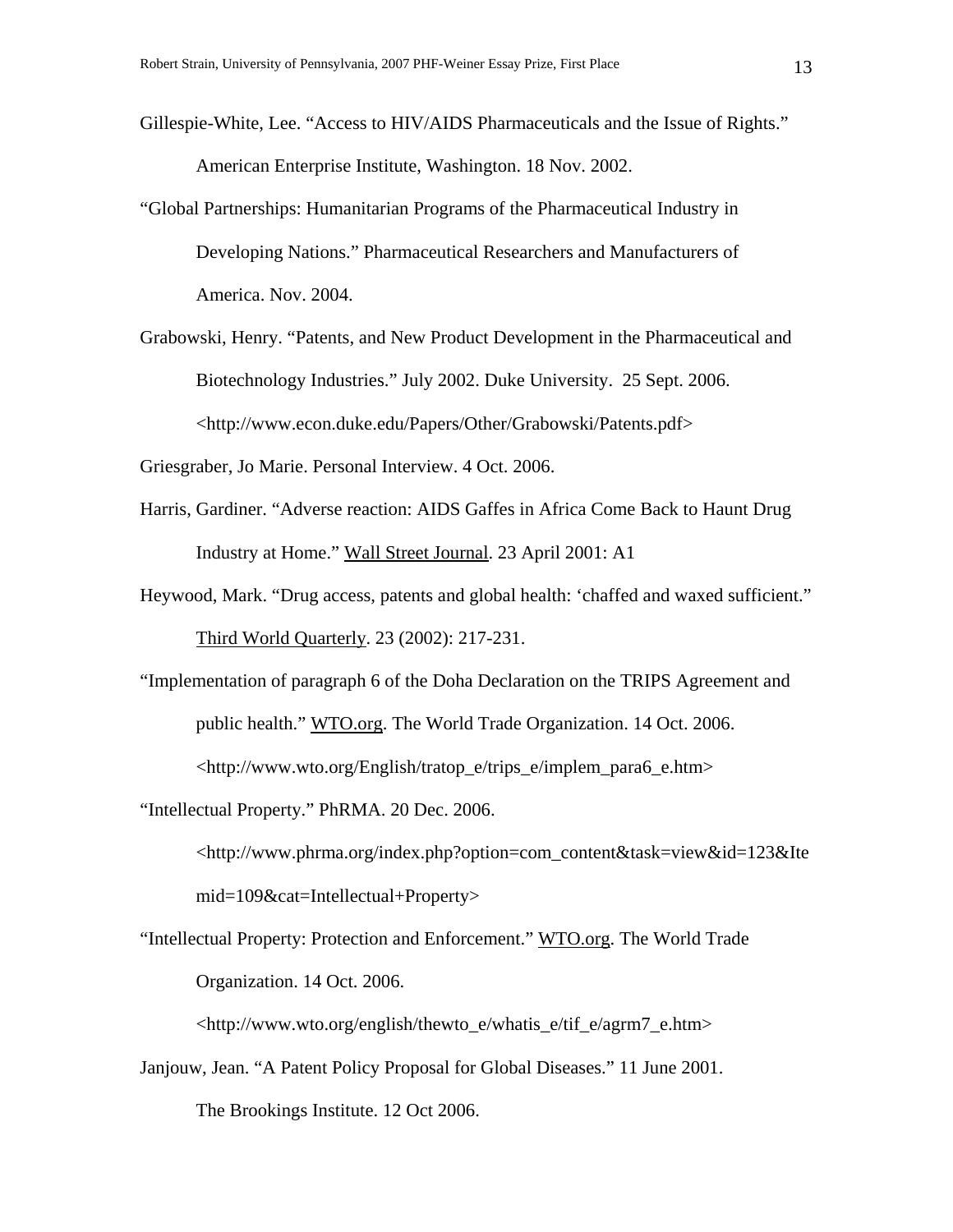<http://www.brook.edu/views/papers/lanjouw/20010611.pdf>

Lanjouw, Jean. "Drug Patents: Taking the Poorest Out of the Fight." 28 Dec. 2003. ARE Department, U.C. Berkeley. 17 Oct. 2006

<http://are.berkeley.edu/~lanjouw/milken.pdf>

- Lippert, Owen. "A Skeptics View of the TRIPS and Essential Medicines Debate." July 2001. International Policy Network. 29 Sept. 2006. <http://www.policynetwork.net/uploaded/pdf/rethinking\_the\_debate\_0701.pdf>
- Malpani, Rohit and Mohga Kamal-Yanni. "Patents versus Patients: Five Years after the Doha Declaration." Oxfam International. Nov. 2006.
- Maskus, Keith. Intellectual Property Rights in the Global Economy. Washington: Institute for International Economics, 2000. 7 October 2006. <http://bookstore.iie.com/merchant.mvc?Screen=PROD&Product\_Code=99>
- "More Equitable Pricing for Essential Drugs: What Do We Mean and What Are the Issues?" The World Health Organization. Geneva: WHO, 2001. 16 Oct. 2006. <http://www.globalhealth.org/assets/pdf/WHOA4.pdf>
- Morris, Julian. "TRIPS and Healthcare: Rethinking the Debate." July 2001. International Policy Network. 29 Sept. 2006.

<http://www.policynetwork.net/uploaded/pdf/rethinking\_the\_debate\_0701.pdf>

Oxfam, Great Britain. "Patent Injustice: How World Trade Rules Threaten the Health of Poor People." 20 Sept. 2006.

<http://www.oxfam.org.uk/what\_we\_do/issues/health/patent\_injustice.htm>

"Prevailing Over HIV/AIDS." Bristol-Myers Squibb. 18 Dec. 2006.

<http://www.bms.com/static/world\_aids\_day/legacy.html>

"Rigged Rules and Double Standards: Trade, Globalization, and the Fight Against